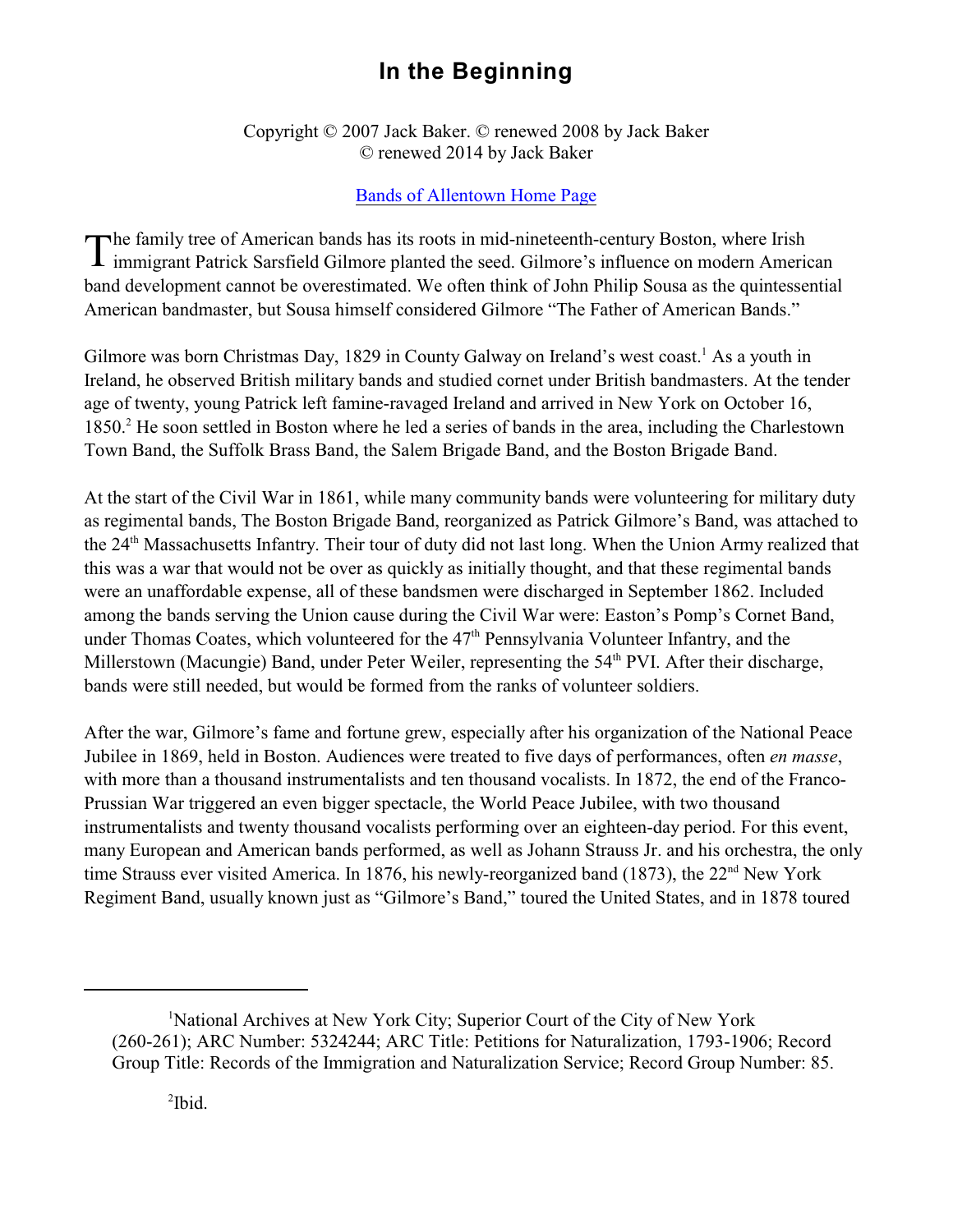Europe.<sup>3</sup> His band had plenty of exposure in Philadelphia, with multiple performances at the 1876 Centennial Exposition. At the Exposition, twenty-two-year-old John Philip Sousa was a violinist with Offenbach's orchestra, and when not performing, was undoubtedly picking up some ideas while watching Gilmore in action.

After his 1878 European tour, Gilmore and his band spent many years performing in New York—mostly at Gilmore's Garden, formerly P.T. Barnum's Hippodrome—or touring America with a band of a different instrumental makeup than Americans were used to. Most American community bands at the time consisted mainly of brass instruments. Gilmore, on the other hand, greatly increased the proportion of woodwinds, a point not lost on many American bandmasters. More important, with a band designed to be as effective as a fine symphony orchestra, Gilmore brought the great classical composers to the heartland of America through programming that included band transcriptions from operatic and orchestral works.



This basic Gilmore background leads us to a pertinent question: Did Gilmore's Band ever visit the Lehigh Valley? The answer is, of course, yes. This area was known for its interest in bands and was well positioned along a major rail route

Patrick Gilmore in 22<sup>nd</sup> Regiment uniform

to the West. The Lehigh Valley would certainly be included in a Gilmore tour, but not always without controversy.

Only a year after Gilmore took over the  $22<sup>nd</sup>$  Regiment Band, the band visited Easton to take part in the commencement activities of Lafayette College. On June 27, 1874, the *Easton Daily Times* reported that a concert, sponsored by the senior class, would be given at Able's Opera House on Monday, June 29, by Gilmore's Orchestra.<sup>4</sup> Gilmore was not previously known to have assembled an orchestra, but on this occasion it did happen. In fact, the *Times* somewhat lamented the situation, noting that "the Melody of the Orchestra was very sweet, and 'replete with liquid tones,' but the orchestra contrasted with the band, is sadly wanting."<sup>5</sup>

Two days later, in the commencement parade through town to the opera house for the usual speeches, Gilmore's Band was in the lead. The *Times* noted that the procession was "met by the street band improvised by Gilmore's twenty-second regiment band . . . ."<sup>6</sup>And so we learn that Gilmore's Band had at least one marching engagement.

<sup>4</sup> "College Notes – About Commencement," *Easton Daily Express*, June 27, 1874.

<sup>6</sup> "Lafayette College Commencement," *Easton Daily Express*, July 1, 1874.

<sup>&</sup>lt;sup>3</sup>"Farewells to Voyagers," *The New York Times*, May 5, 1878. On May 4 the band left Inman Pier, New York on the ship "City of Berlin." Their first scheduled concert was in Liverpool.

<sup>&</sup>lt;sup>5</sup> "Gilmore's Concert," *Easton Daily Express*, June 30, 1874.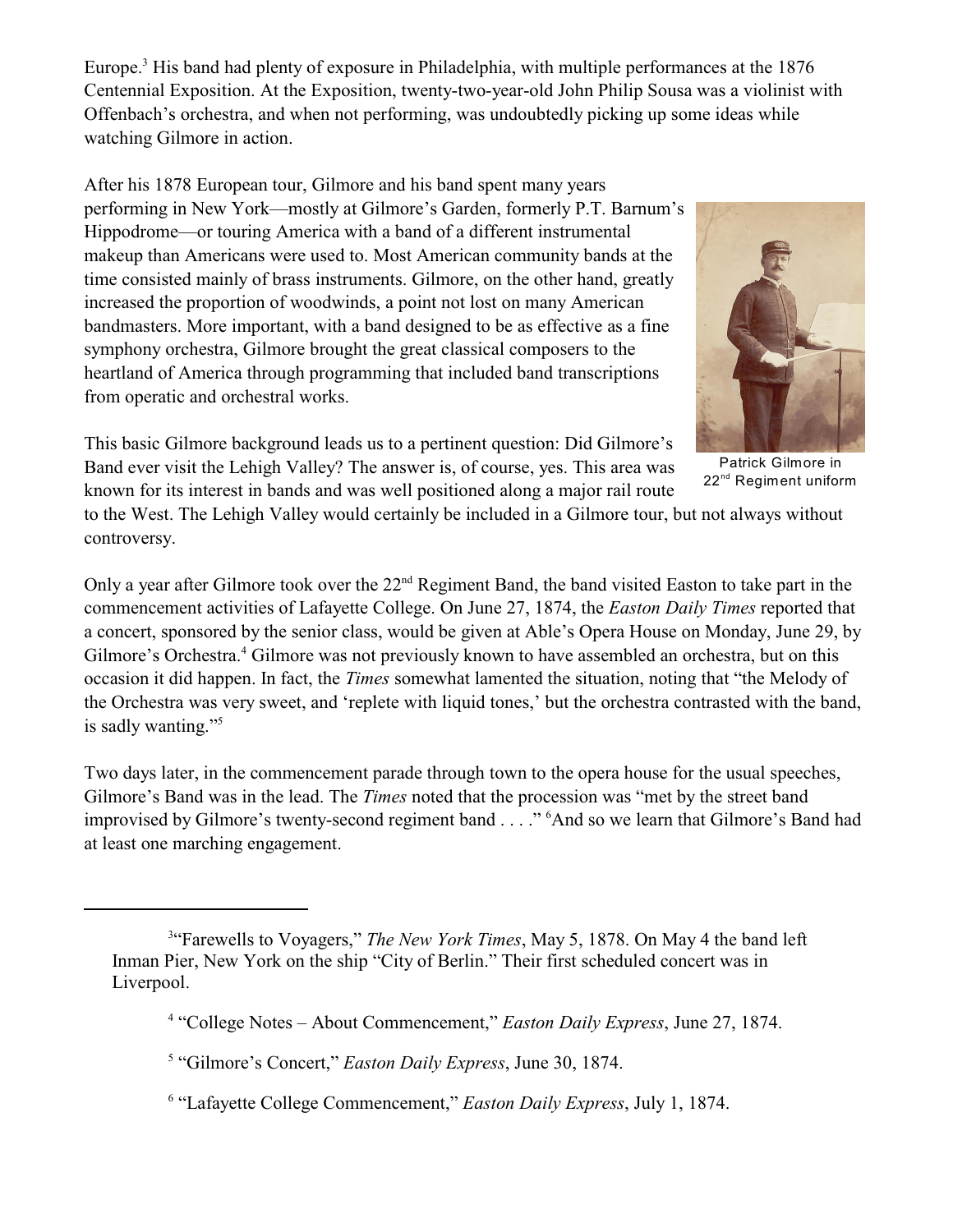At the Monday concert at Able's Opera House, the audiences were fortunate to witness a performance of America's earliest saxophone soloist, Edward Lefabre, and two of the nineteenth century's greatest cornetists, Matthew Arbuckle and Jules Levy. In a few years, the feud between Arbuckle and Levy would become legendary. Their formidable skills were matched only by their egos. They did not like each other and even came to blows on one occasion. By 1880 both had left the band, possibly because of the stress and strain of competition. Gilmore would have each of the men play a solo during the same performance—pitting Levy, an Englishman, against Arbuckle, a Scot. Their fanatical followers would cheer their favorite, and boo and hiss the other. One can picture Gilmore, an Irishman, enjoying every minute of it. The controversy kept the audiences coming, and the organization profitable.

The first attempt to arrange a visit by Gilmore's Band to Allentown did not come off as smoothly as Easton's experience. On April 16, 1879, the German-language newspaper, *Allentown Friedens-Bote (Allentown Peace Messenger),* reported that "Gilmore's famous band, consisting of 50 musicians, has given hugely successful concerts in all capitals of the west since its return from an extensive tour in Europe. It is presently returning to New York and will give a 'Sacred Concert' on April 20 in the Opera House in Allentown."<sup>7</sup>

Ominously, the newspaper also noted that "an informal meeting was held in the home of the Hon. J. W. Wood to protest the concert on a Sunday . . ." and that "several preachers supposedly warned Sunday evening from the pulpit against attending the concert." Uh, Oh!

A week later, instead of reviewing the concert, the *Peace Messenger* reported that almost all the local clergymen signed a letter, crafted by a Presbyterian preacher and a Methodist preacher, which was presented to the mayor, and that "all preparations for the concert had been completed and many tickets had been sold. Gentlemen and ladies arrived by train, coach and foot from near and far to attend. But the concert was not to be."<sup>8</sup>

Wishing to avoid controversy, Gilmore and his manager, then in Reading, indeed cancelled the concert, and the band passed through Allentown without stopping. Even billing the concert as a "Sacred Concert" was not good enough. The *Easton Daily Express* on April 21 editorialized: "Those who took sides with the clergy in this matter are no doubt congratulating themselves on the potency of the ministerial protest, while a large number of others, who were almost certain of enjoying one of the most refined musical entertainments yet given in Allentown, have cause to lament their disappointment."<sup>9</sup>

Allentonians would have to wait many years for another chance to experience Gilmore's Band.

In the meantime, local interest in famous bands continued undeterred, undoubtedly reinforced by many performances—mostly for picnics, serenades, and town parades—not only by city bands, but by innumerable local bands from towns such as Siegersville (Orefield), Hosensack, Colesville, Center

<sup>&</sup>lt;sup>7</sup> "Big Concert by Gilmore's Band," *Allentown Friedens-Bote*, April 16, 1879.

<sup>&</sup>lt;sup>8</sup> "Sabbath Concert Rejected," Allentown Friedens-Bote, April 23, 1879.

<sup>&</sup>lt;sup>9</sup> "Gilmore's Band Gives Allentown the Go By," *Easton Daily Express*, April 21, 1879.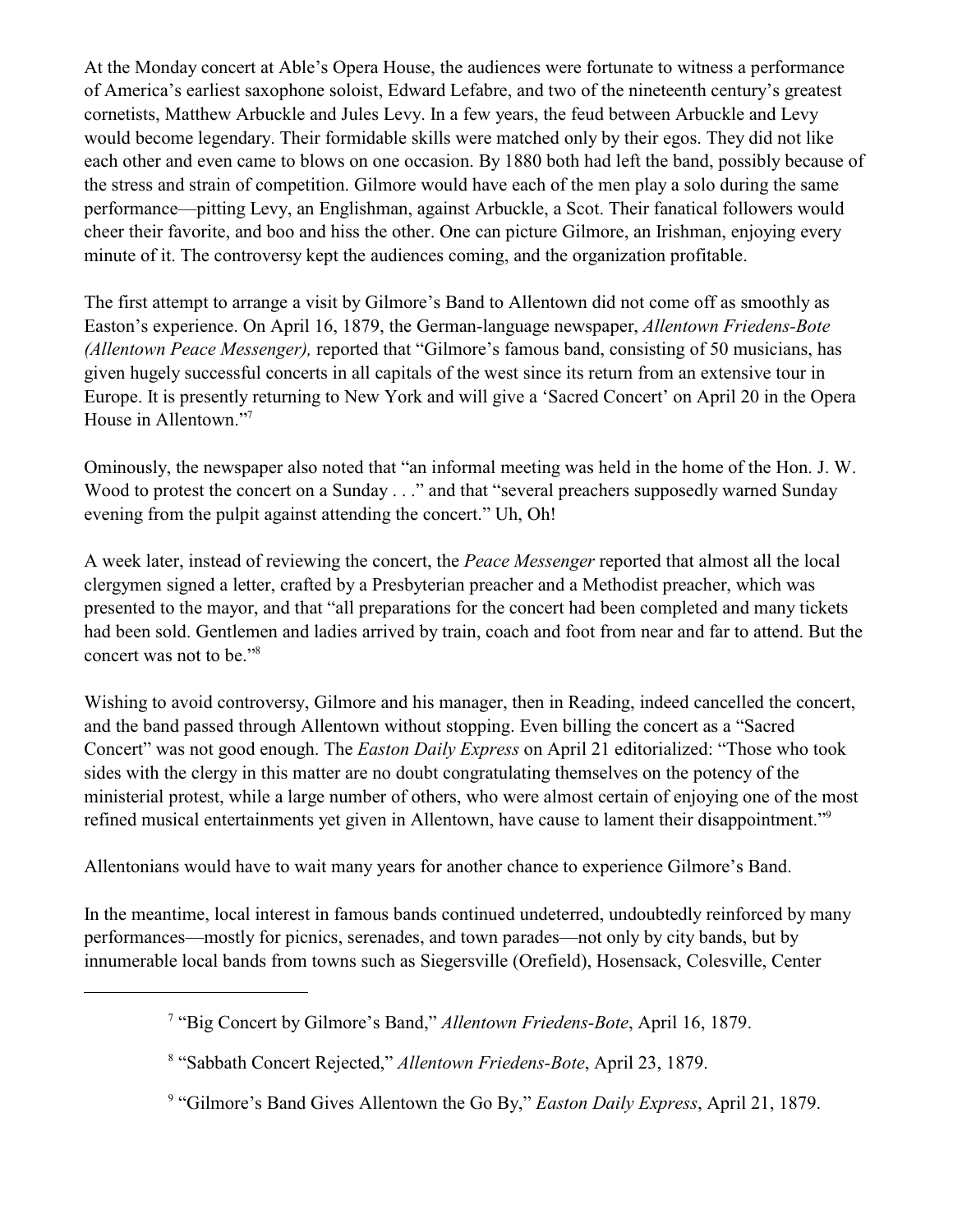Valley, Aineyville, Mountainville, Cherryville, and Stemton (Northampton), to name only a few. Any village without a band would have been considered a backwater, an unacceptable situation. In the Allentown area, the publicity was dominated by the Allentown Cornet Band, led at the time by Waldemar Grossman, and the Pioneer Cornet Band of Catasauqua, probably led by George Bagwell.

By 1890, the Allentown Band (having dropped "Cornet" from their name), under the leadership of Martin Klingler, was honored to perform in the new Academy of Music, or as it was usually called, the "Music Hall" (located at Sixth and Linden streets, where the *Morning Call* building now stands. The Music Hall had become the focal point for entertainment and the major venue for touring performers.

Local concerts were not the only choices for a populace more mobile than we imagine today. Rail was king, and the railroads, knowing the keen interest in Allentown for great bands, were always ready to profit from it. On July 8, 1884, an announcement for an excursion, probably placed by the Lehigh Valley Railroad, appeared in another Allentown German-language newspaper, *Lecha Bote (Lehigh Messenger*): "Arbuckle's Band and Levy, the cornet player, will be on Coney Island on July 12. Tickets for the excursion: \$2.25."

What? The only way Jules Levy would be playing in Matthew Arbuckle's band would have been if Arbuckle were dead. And research confirms that is exactly what happened. Arbuckle had died after forming his band but before his band's first performance.

The next opportunity for Gilmore's Band to visit Allentown was reported by the *Catasauqua Dispatch* on March 17, 1888. The newspaper noted that an "afternoon matinee and evening concert would be given at the Music Hall on Thursday next."<sup>10</sup> Trying to verify this account in Allentown newspapers has not been successful, because English-language newspapers for these dates have not survived, and oddly, the German newspapers did not mention the concert—nor did the Bethlehem or Easton newspapers. Possibly the concert never took place. Maybe something else aborted the scheduled performance .

The *Dispatch* was a reliable newspaper and would not likely have been mistaken, so what might have happened? Could the reason be related to a monster snowfall that thrashed the eastern states on March 12 through March 14? All transportation was halted, including trains stalled on their tracks, with telegraph and telephone lines down for weeks. Gilmore's Band probably had to bypass Allentown again. (Today we remember this historic storm as the "Great Blizzard of '88.")

In 1890, Gilmore's Band again arrived in the Lehigh Valley. On April 30, an advertisement appeared in the *Easton Daily Express* noting that the band would play an afternoon and evening concert, sponsored by the local Elks lodge, on Tuesday, May 6 at Able's Opera House. The timing was perfect. Gilmore arrived in the midst of Easton's Centennial celebration, which had started a day earlier with a massive parade that included twenty bands—led off, of course, by the Easton Cornet Band. Thousands of visitors arrived to take part in the celebration. In Allentown alone, almost two thousand train tickets were sold.

<sup>&</sup>lt;sup>10</sup> "Gilmore's Concerts," *Catasauqua Dispatch*, March 17, 1888.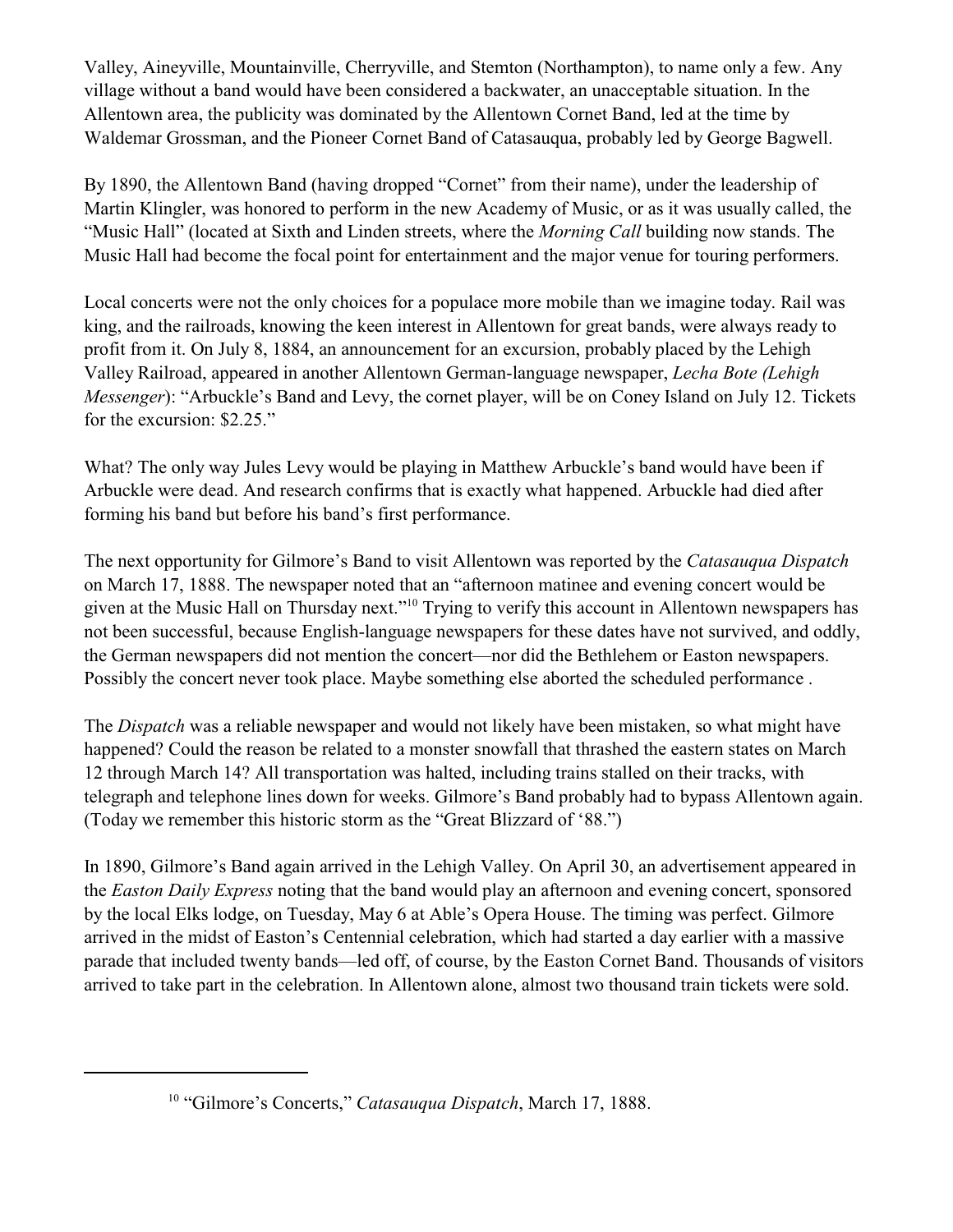In a review of the Tuesday concerts, the *Express* noted that by request of the Elks, the grand finale consisted of "A Trip to Manhattan Beach" and "Anvil Chorus."<sup>11</sup> During this tour, Gilmore was known to have brought along a set of anvils and six bronze cannons. Assisted by three well-known operatic vocalists, they must have put on quite a show. In 1890 the band was at its peak of popularity and skill.

The next morning, Gilmore members were on their way to South Bethlehem, and, according to the *Bethlehem Daily Times*, arrived at the Lehigh Valley Railroad terminal at 10:40 a.m. for a concert at 2:30 p.m. in the Fountain Hill Opera House at Fourth and Wyandotte streets.<sup>12</sup> Older readers may remember this building as the Globe Theater (now a parking lot).

The probable impetus for the creation of the Fountain Hill Opera House had much to do with another touring band, which had made a big impression in Catasauqua and Allentown in 1874. This group, which may have had considerable influence on Gilmore, had the impressive name of "German Royal Imperial 11<sup>th</sup> Battalion Pioneer Band," and was on an American tour as a reward for good service in the Franco-Prussian War. When the band left Allentown, they performed on February 10 in South Bethlehem at the Hildenberger Opera House, then only a year old, located on Third and Elm streets. (Elm is now Webster.)

According to newspaper accounts, many of the patrons retired after the concert to the saloon below to refresh themselves and discuss the performance. As they were leaving, they were horrified to see the opera house on fire. Unfortunately, the incident took place the year before the creation of a South Bethlehem fire department. The nearby Lehigh Zinc Works tried to help by dragging their fire hose to the site, but it was too late. The year-old Hildenberger Opera House was a total loss. Controversy arose concerning the fire's cause, because the band had used firecrackers for their final number, "Battle Waltz." In the end, though, the fire was blamed on a faulty heater.

Shortly after Gilmore's concert at the Fountain Hill Opera House, the band must have gone straight to the train station for the short trip to Allentown for their same-day evening concert at the Music Hall. The *Times* noted in a small separate article that the band was taking a Lehigh Valley special train at 5:00 p.m.

Allentonians knew about the upcoming May 7 concert from having read the April 30 issue of the Allentown Democrat.<sup>13</sup> The newspaper noted that there would be an afternoon and evening concert; however, the report of an afternoon concert was a mistake, since at that time the band would be playing in South Bethlehem. Without evidence to the contrary, we should probably assume that the evening concert was played as scheduled even though the *Democrat* did not provide a post-concert review. It is easy to speculate that Gilmore may have viewed an Allentown concert with some trepidation after two previous botched attempts to perform there. Fortunately, it was not a Sunday concert, which might have aroused the wrath of the preachers.

<sup>&</sup>lt;sup>11</sup> "An Evening of Music," *Easton Daily Express*, May 7, 1890.

<sup>&</sup>lt;sup>12</sup> "South Bethlehem Briefs," *Bethlehem Daily Times*, May 7, 1890.

<sup>&</sup>lt;sup>13</sup> "Gilmore, The Wonderful Leader," *Allentown Democrat*, April 30, 1890.